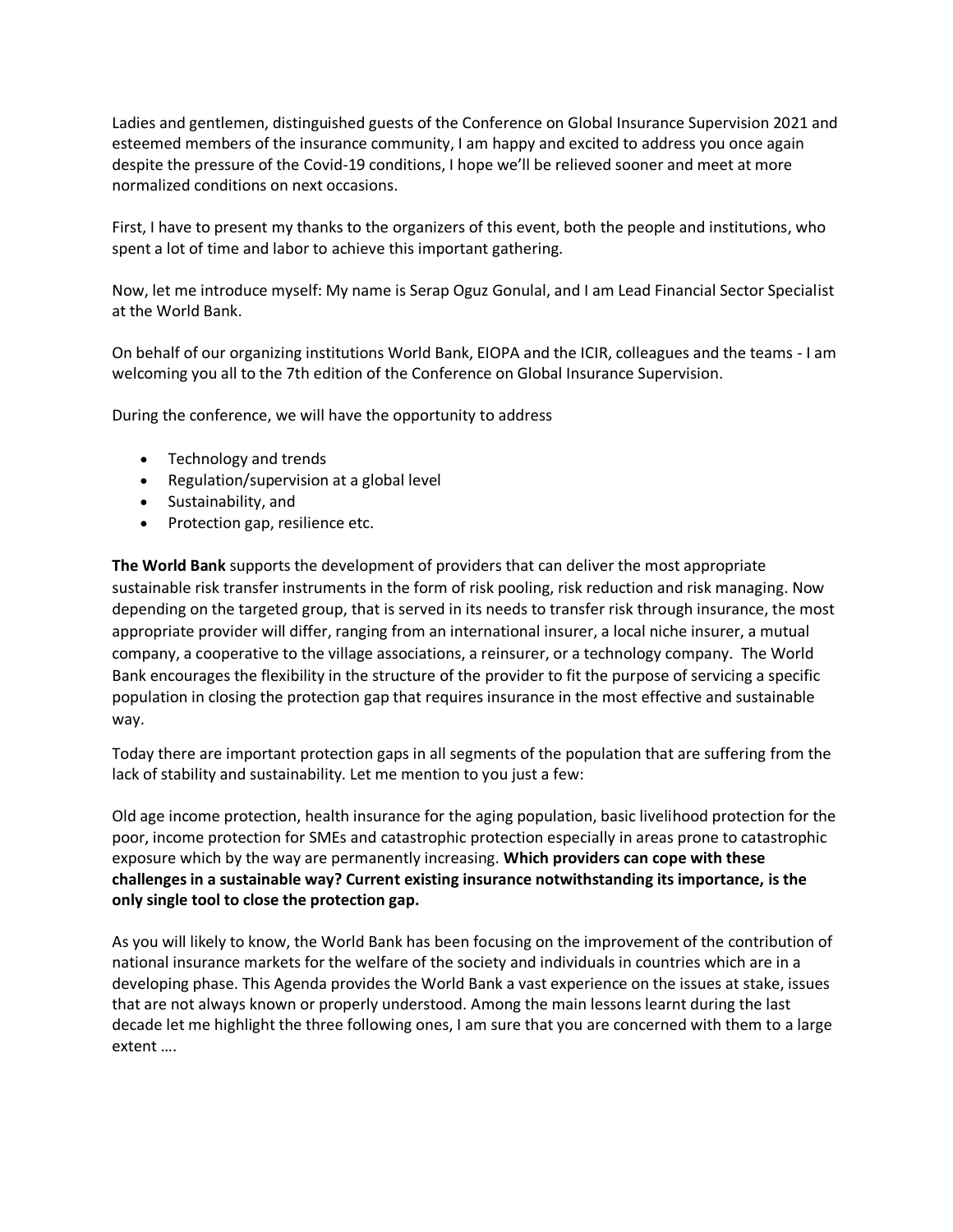**Firstly,** improving the capital standards for insurance activities is just a very first step, a necessary condition but not enough. An appropriate governance and market conduct of insurers needs to be effectively implemented as well,

**Secondly,** even a reliable governance and a sound market conduct of insurers only make sense when insurers act according to appropriate purposes. In other words, insurers need an ethical framework focused on their contribution to the society in general, not only to a concrete group of stakeholders. In the current social and economic context, a license to operate in a risk-based framework is not just a bureaucratic evidence of compliance with a list of requirements, but also a commitment of the licensee to act at any moment and in any activity with a balanced respect of all interested parties (shareholders, policyholders, clients, potential clients, and society in general.).

**Thirdly,** and derived from the above, in countries in a developing phase the urgent issues are revolving around the contribution of their insurance sectors to the resilience of most of inhabitants to climatechange related risks and the involvement of insurance to prevent and diminish social exclusion, being the (utmost) highest topic at stake the discrimination of women and minorities. We have learnt that a real and actual development needs insurer to retain a sustainability centric approach, where the interests of all groups, and especially women, be protected as much as the capabilities of the actuarial and financial technics make possible.

It is not possible to deploy this crucial issue just in a few minutes, which deserves itself a meeting organized particularly to discuss these issue for several days. But it makes sense to draw your attention on a last consideration.

At this stage we are learning that globalization drives not only the worldwide spread of opportunities, but development focused just on a small part of the population does not lead to balanced and robust societies. Inclusion is a key factor at this junction. Insurance is a major player for inclusion (as an example, let's mention the capabilities of artificial intelligence and big data analytics applied to insurance as a powerful tool kit to foster inclusion. Innovative technology appears to offer solutions in the areas of underwriting, distribution and claims adjustments, and regulation in many countries is encouraging the use of these technologies, such as Big Data, Artificial Intelligence and Machine Learning.

Let me challenge this feeling with a question:

*Might insurance companies, regulators/supervisors play a more proactive role in promoting the resilience of countries in a developing phase to climate-change related risks and preventing and diminishing social exclusion, especially women?*

Let me be more provocative rephrasing the question:

*Should* such role be an important part of the purposes of the worldwide insurance groups? *Should* EU insurance supervisors pay attention also to this?

It is a question about developed insurers making their subsidiaries in countries in a developing phase an example of insurance activity managed in a manner with socially and climate-related sustainable way, acting as a motor for change in the right direction and cooperating with public and international institutions at the same time.